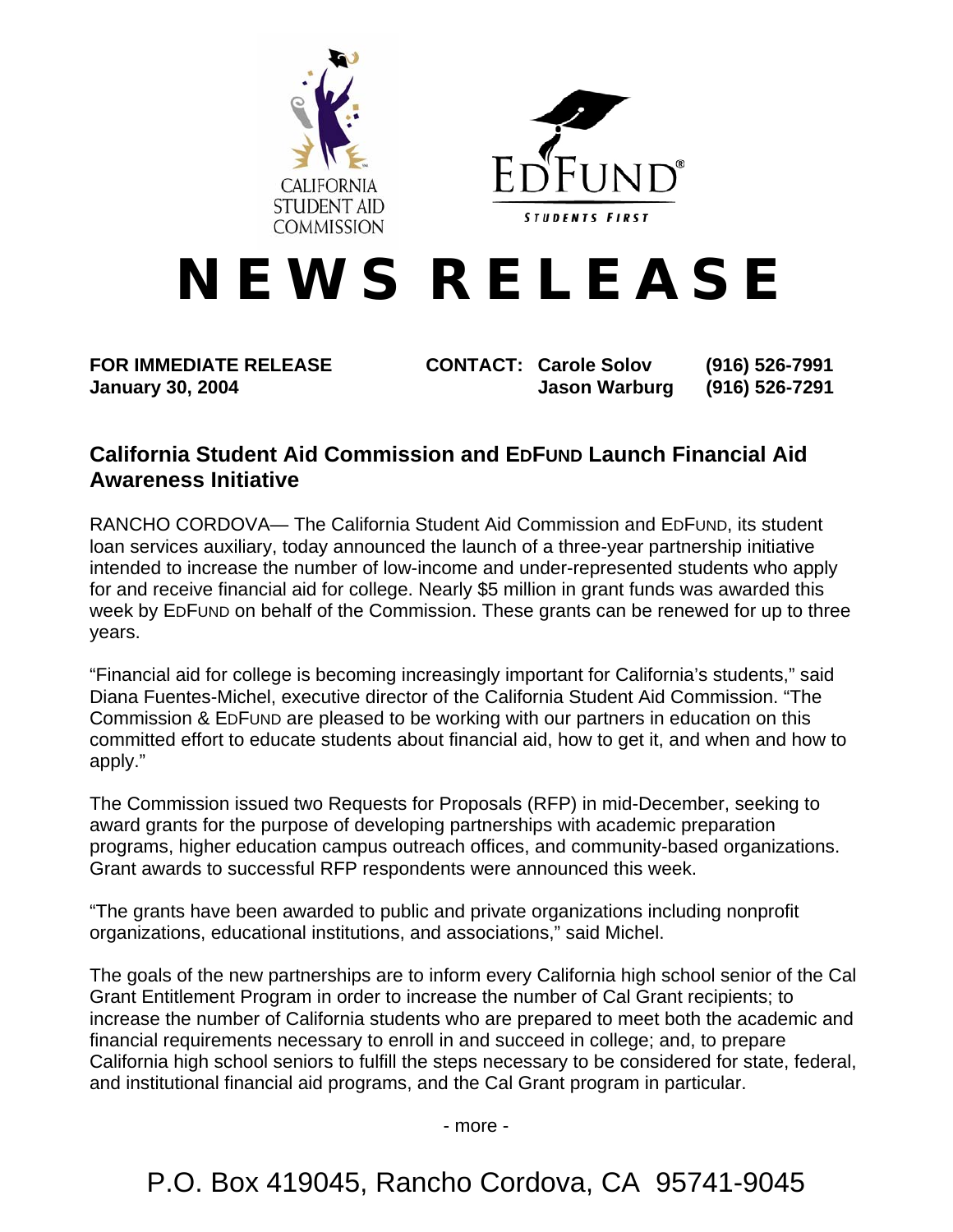"This is a vital outreach initiative that EDFUND will be administering on behalf of the Commission," added EDFUND President Becky Stilling. "Working together, we can make a difference for the thousands of California students who have the ability to benefit from a higher education, but need more information about financial aid."

In 2000, the Cal Grant Program underwent an historic expansion into an Entitlement program that guaranteed a Cal Grant award to every California graduating high school senior with financial need and academic eligibility. The program change had strong bipartisan legislative support.

For further information on college financial aid, visit [www.edfund.org](http://www.edfund.org/) or [www.finaid.org](http://www.finaid.com/); for information on the Free Application for Federal Student Aid, visit [www.fafsa.ed.gov;](http://www.fafsa.ed.gov/) and, for information on financial aid programs in California and the Cal Grant Program, visit the California Student Aid Commission's Web site at [www.csac.ca.gov](http://www.csac.ca.gov/) .

A list of the grantees is attached.

#### ###

*The California Student Aid Commission is the state's principal provider of intersegmental statewide grant aid to postsecondary students. Founded in 1955 as the California State Scholarship Commission, the Commission's primary programmatic responsibilities include operation of the Cal Grant program, which will distribute about \$662 million to California's college students during the 2003-2004 school year, and several targeted state scholarship and loan forgiveness programs. The 15-member Commission oversees the activities of its nonprofit student loan services auxiliary, EDFUND. The Commission is headquartered in Rancho Cordova, California.*

*EDFUND, a nonprofit public benefit corporation, is the nation's second largest provider of student loan guarantee services under the Federal Family Education Loan Program. EDFUND offers students a wide range of financial aid and debt management information while supporting schools with advanced loan processing solutions and default prevention techniques. Operating as an auxiliary corporation of the California Student Aid Commission, EDFUND processes more than \$5.5 billion in student loans annually (including consolidation loans) and manages a portfolio of outstanding loans valued at \$21 billion. EDFUND is headquartered in Rancho Cordova, California with regional offices located throughout the nation.* 

California Student Aid Commission and its associated graphic are the service mark of the California Student Aid Commission. EDFUND and its associated graphic are the registered trademark of EDFUND.